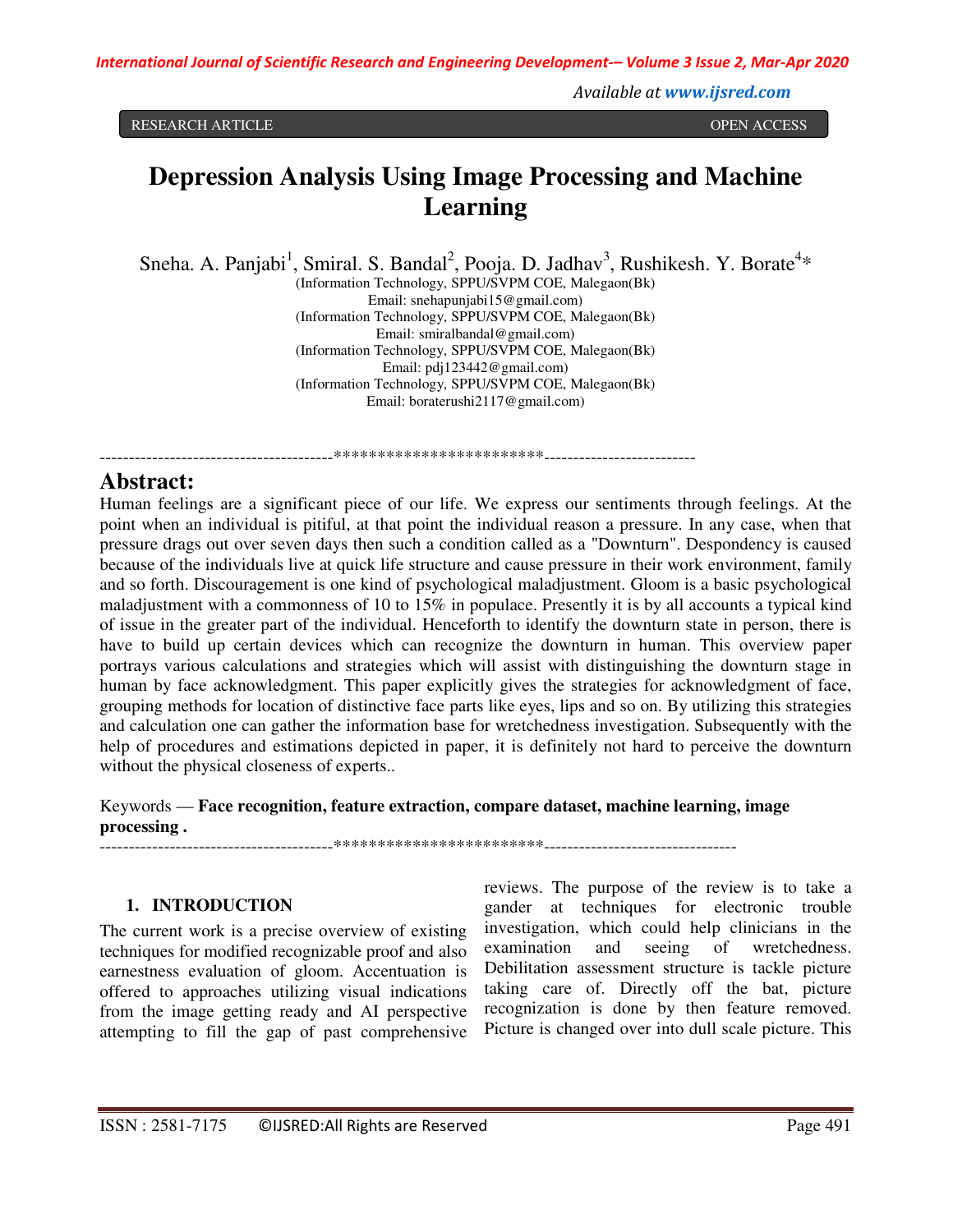#### *International Journal of Scientific Research and Engineering Development-– Volume 3 Issue 2, Mar-Apr 2020 Available at www.ijsred.com*

is yield for feature decision by then testing dataset is differentiate and getting ready instructive file in conclusion yield is made using mark.

In human-to-human conversation, the verbalization and impression of outward appearances structure a correspondence direct despite voice which passes on imperative information about the mental, energetic, and even state of being of the individuals in conversation. A person's outward appearances in its generally straight forward structure is a logically unnoticeable happy or enraged insights, feelings or cognizance of the speaker expected or unanticipated response from crowd individuals, sympathy, or even what the speaker is expressing no sign can provide for handling establishment, conveys our common human customer to remain at the bleeding edge in the surface will move to hold. This set up an all around gauge, inevitable enrolling and incorporating understanding, for instance, expected to achieve the best in class time of preparing. It's definitely not hard to regularly occurring multimodal human-human correspondence focused response to the UI ought to be made to recognize such interfaces and points and as imparted by feelings of social and eager markers ought to have the limit. This vision of things to come rouses the investigation for mechanized affirmation of nonverbal exercises and enunciation.

# **2. PROJECT AIM AND OBJECTIVES**

#### *A. Project Aim*

The Aim of this task is as per the following :

- Face Detection
- Analyze Depressing through Machine learning
- Useful for Medical Practitioners

#### *B. Objectives*

- The face picture caught is presently utilized in the face acknowledgment process.
- This face picture is dissected and considered as a high-dimensional vector. This picture esteem is then contrasted with all the face

pictures in the database, searching for a coordinate.

- Face assumes a major job in passing on character furthermore, feeling, being the essential focal point of consideration in public activity.
- Computational model off pro acknowledgment can be applied to criminal recognizable proof, security frameworks, picture and film preparing furthermore, human PC communication

#### *C. Scope*

Research on modified wretchedness assessment has gained some stunning ground from Cohn et al. additionally, McIntyre et al. with a couple of novel strategies both to the extent theory and execution. The present total review of the top tier gives different bits of information, while recognizing various requests open to help assessment. Agony ending up is a working and questionable topic in clinical mind research and psychiatry. Given the recently referenced momentous issues, the improvement of electronic, target evaluation techniques may be huge for both research and clinical practice.

# **2. LITERATURE REVIEW**

1) The first writing is on the naturally misery assess. In this paper they centre around the picture handling and AI algorithms. This framework is help clinicians in the observing the downturn dependent on sorrow evaluation.

2) Second is the face acknowledgment utilizing the bundle diagram coordinating. Right now is perceiving the human countenances from single picture out of them enormous or large dataset containing one picture for each individual. The face is perceiving by name. The picture diagram esteems are removing by on flexible chart coordinating procedure and they can thought about by single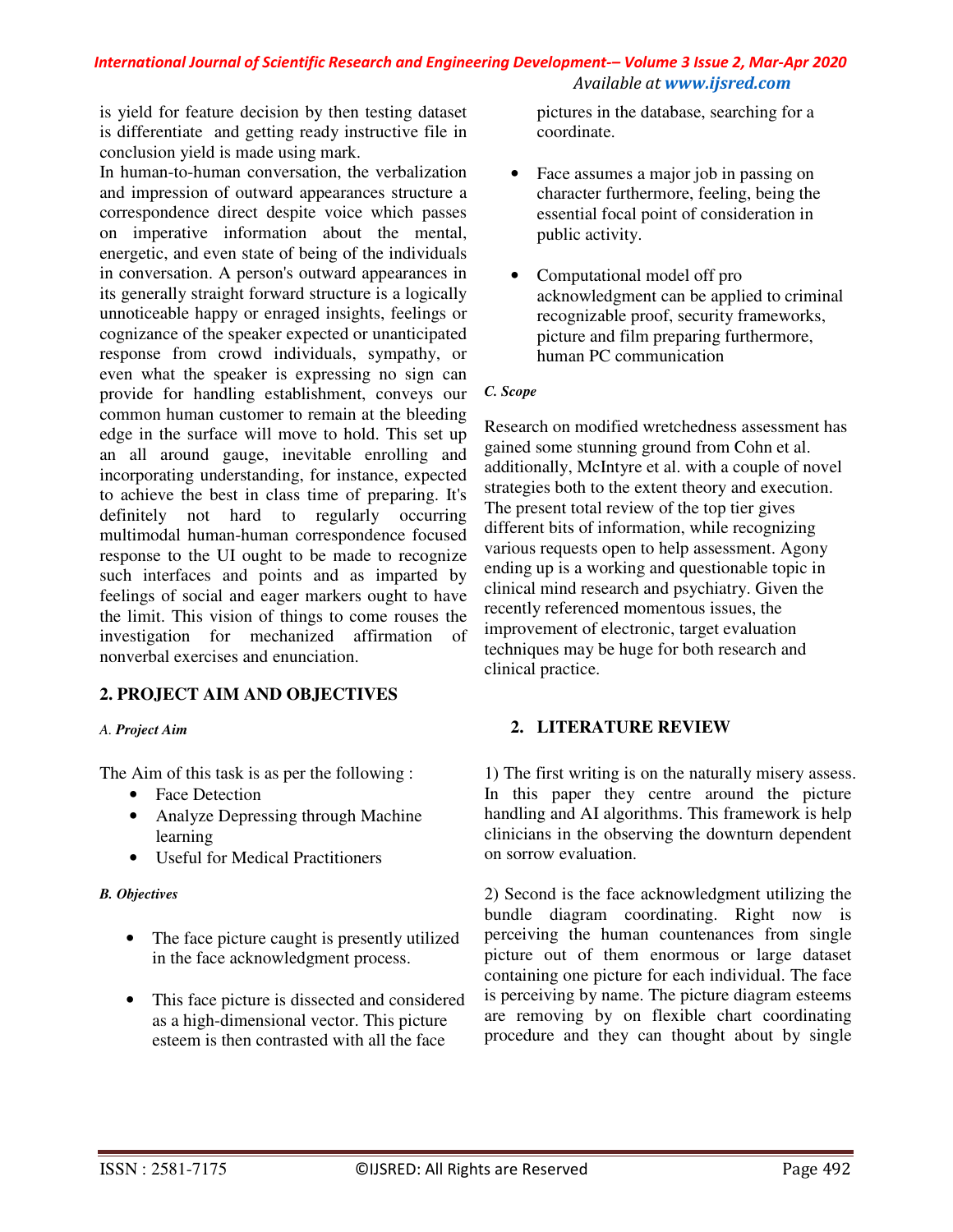# *International Journal of Scientific Research and Engineering Development-– Volume 3 Issue 2, Mar-Apr 2020 Available at www.ijsred.com*

function.This diagram is develop for little arrangement of test picture chart.

# **4. COMPONENTS FOR FINDING DEPRESSION**

#### *1. Face Detection*

We need to find the biggest associated area. At that point we need to check the likelihood to turn into a face of the biggest associated district. On the off chance that the biggest associated district has the likelihood to turn into a face, at that point it will open another structure with the biggest associated area. In the event that the biggest associated locales tallness and width is bigger or equivalent than 50 and the proportion of stature/width is between 1 to 2, at that point it might be faces.



Fig. Face Detection

- *3. Feature Extraction*
- *A. Skin Detection:-*

For skin shading division, first we differentiate the image. Then we perform skin shading division**.** 



Fig. Skin Detection

For eyes location, we convert the RGB face to the parallel face. Presently, we consider the face width by W.We check from the W/4 to (W-W/4) to find the center situation of the two eyes. The most elevated white nonstop pixel along the tallness between the reaches is the center situation of the two eyes. At that point we find the beginning high or upper position of the two eyebrows via looking through vertical. For left eye, we search w/8 to mid and for right eye we search mid to w { w/8. Here w is the width of the picture and mid is the center situation of the two eyes.





Fig. Eye Detection

#### *C. Lip Detection:-*

For lip recognition, we decide the lip box. Also, we consider that lip must be inside the lip box. Along these lines, first we decide the separation between the brow and eyes. At that point we include the separation with the lower tallness of the eye to decide the upper stature of the container which will contain the lip. Presently, the beginning stage of the container will be the situation of the left eye box and completion point will be the situation of the correct eye box. What's more, the completion stature of the case will be the lower end of the face picture. Along these lines, this container will contain just lip and may some piece of the nose. At that point we will cut the RGB picture agreeing the case.

*B. Eye Detection:-*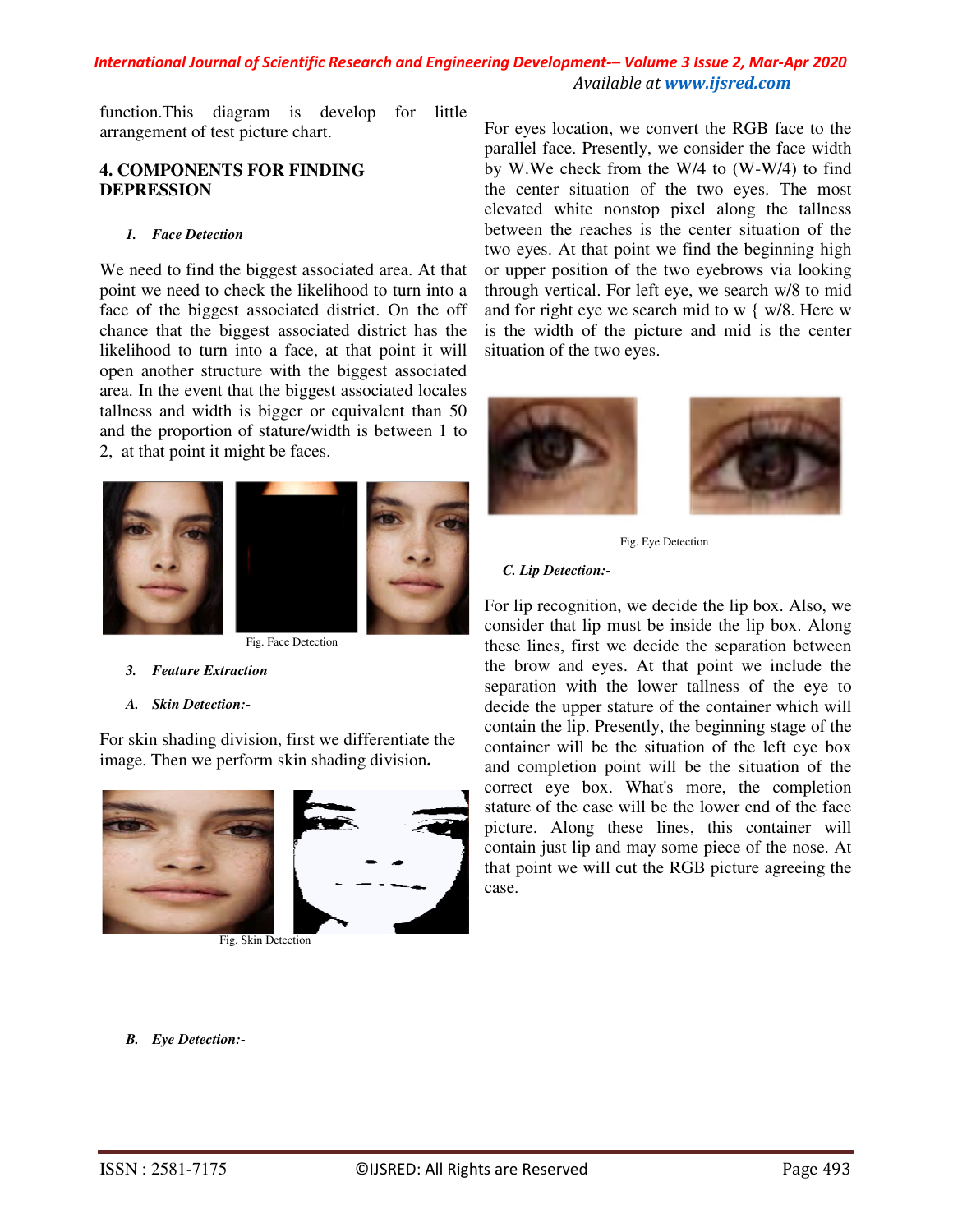# *International Journal of Scientific Research and Engineering Development Development-– Volume 3 Issue 2 2, Mar-Apr 2020 Available at www.ijsred.com*



Fig. Lip Detection

# **5. WORKING**

#### *A. login*

User should login into the system as per the given User-Id and Password. System will login.

#### *B. Browse*

User should Browse the Image. Image Should be proper and clear otherwise system generate error.

#### *C. Convert to Binary*

System will convert input Image values into the Binary.

#### *D. Apply Selection*

 System will select only the needed part of the Image i.e will select only the Face.

#### *E. Extract Feature*

Here System will extract the selected Image into Three main components i.e Left Eye, Right Eye and Lips. Id and Password. System will login.<br>
Weschould Browse the Image. Image Should be<br>
should Browse the Image. Image Should be<br>
r and clear otherwise system generate error.<br>
We set the mull convert input Image values into the<br>

#### *F. Compare With Dataset*

System will perform the calculation on Extracted Components and will compare that with Dataset.

# *G. Prediction Result*

After comparison System will display the label as Person is Depressed or Not Depressed.



Fig. Working of System

## **6. ALGORITHMS USED IN SYSTEM**

#### *A] LBP (Local Binary Pattern)*

Image will on the label Fig. Working of System This procedure presents another calculation of the element extraction dependent on the LBP (Local Binary Pattern) administrator. Utilizing LBP administrator, the highlights of each picture are separated, such that the face picture is isolated into the little districts (squares) and afterward the double example histograms are removed (a paired code is extricated for each neighboring pixel). Presented the first LBP administrator which is viewed as a solid device for depicting picture surface. By choosing the 3 into 3 neighboring locale of every pixel with a focal incentive as a limit and accepting the outcomes as a paired number into account, the pixels are marked. A while later, the histograms of the names are utilized as a picture descriptor in the coordinating, Later LBP is reached out to work on the round locales with different sizes. To show the roundabout areas documentation (P, R) is utilized. By associating the parallel examples an upgraded include histogram is produced and the face picture is significantly spoken to. This procedure presents another calculation of the element extraction dependent on the LBP (Local Binary Pattern) administrator. Utilizing LBP administrator, the highlights of each picture are separated, such that the face

#### *B] PCA (Principle Component Analysis) PCA*

(PCA) has a place with straight changes dependent on the factual methods every now and again utilized in signal preparing to the information measurement decrease or to the information decorrelation. It manages two particular uses of PCA in picture preparing. The principal application comprises in the picture shading decrease while the three shading (PCA) has a place with straight changes dependent<br>on the factual methods every now and again utilized<br>in signal preparing to the information measurement<br>decrease or to the information decorrelation. It<br>manages two particul